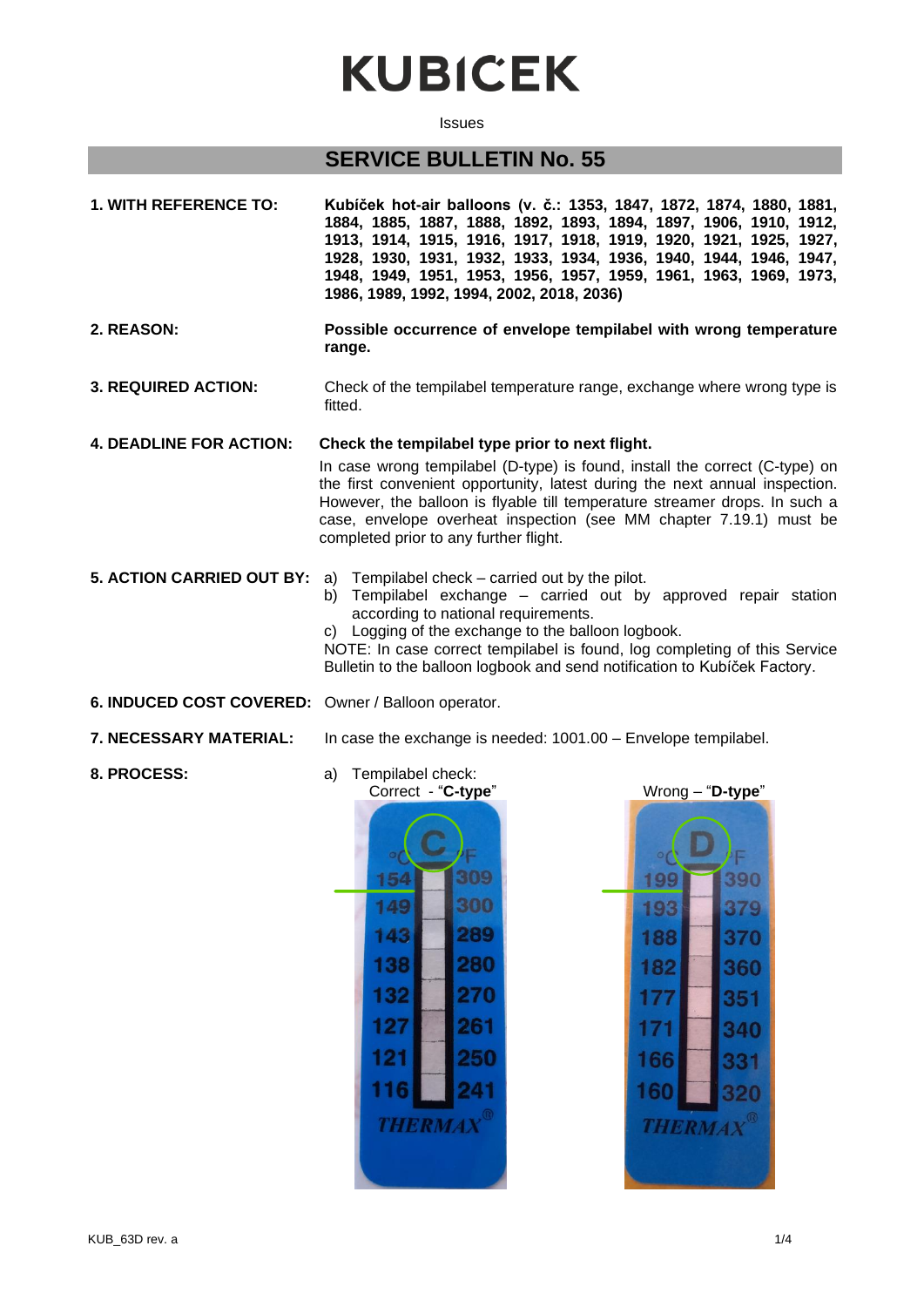Position of Tempilabel for each model:

| Model                                                                         | Location of Tempilabel                                                 |  |
|-------------------------------------------------------------------------------|------------------------------------------------------------------------|--|
| BB22Z, BB26Z, BB30Z,<br>BB34Z, BB37Z, BB42Z,<br>BB45Z, BB51Z, BB60Z,<br>BB70Z | Between load tapes 20 and 21 on the<br>uppermost horizontal load tape. |  |
| BB40Z                                                                         | Between load tapes 20 and 21 below third<br>panel from the top.        |  |
| BB78Z                                                                         | Between load tapes 20 and 21 below third<br>panel from the top.        |  |
| BB85Z, BB100Z,<br>BB113P, BB120P                                              | Between load tapes 23 and 24 on the<br>uppermost horizontal load tape. |  |
| BB92Z                                                                         | Between load tapes 23 and 24 below second<br>panel from the top.       |  |
| BB17XR                                                                        | Between load tapes 12 and 13 below second<br>panel from the top.       |  |
| BB20XR                                                                        | Between load tapes 13 and 14 on the<br>uppermost horizontal load tape. |  |
| BB <sub>20</sub> XR                                                           | Between load tapes 19 and 20 on the<br>uppermost horizontal load tape. |  |
| BB18E, BB20E                                                                  | Between load tapes 8 and 9 below second<br>panel from the top.         |  |

b) Tempilabel exchange:

The temperature streamer fell down during the flight

- Performance of envelope overheat inspection according to MM chapter 7.19.1

- Remove the wrong tempilabel.
- Sew the new tempilabel to the same place see the picture below.

The temperature streamer did NOT fall down during the flight

- Remove the wrong tempilabel.
- Sew the new tempilabel to the same place see the picture below.



Correct sewing of the tempilabel.

- c) Fill in the form (see Annex of this Bulletin) and log the exchange to the balloon logbook.
- d) In case correct tempilabel ("C-type") is found, log completing of this Service Bulleting to the balloon logbook and send notification to Kubíček Factory.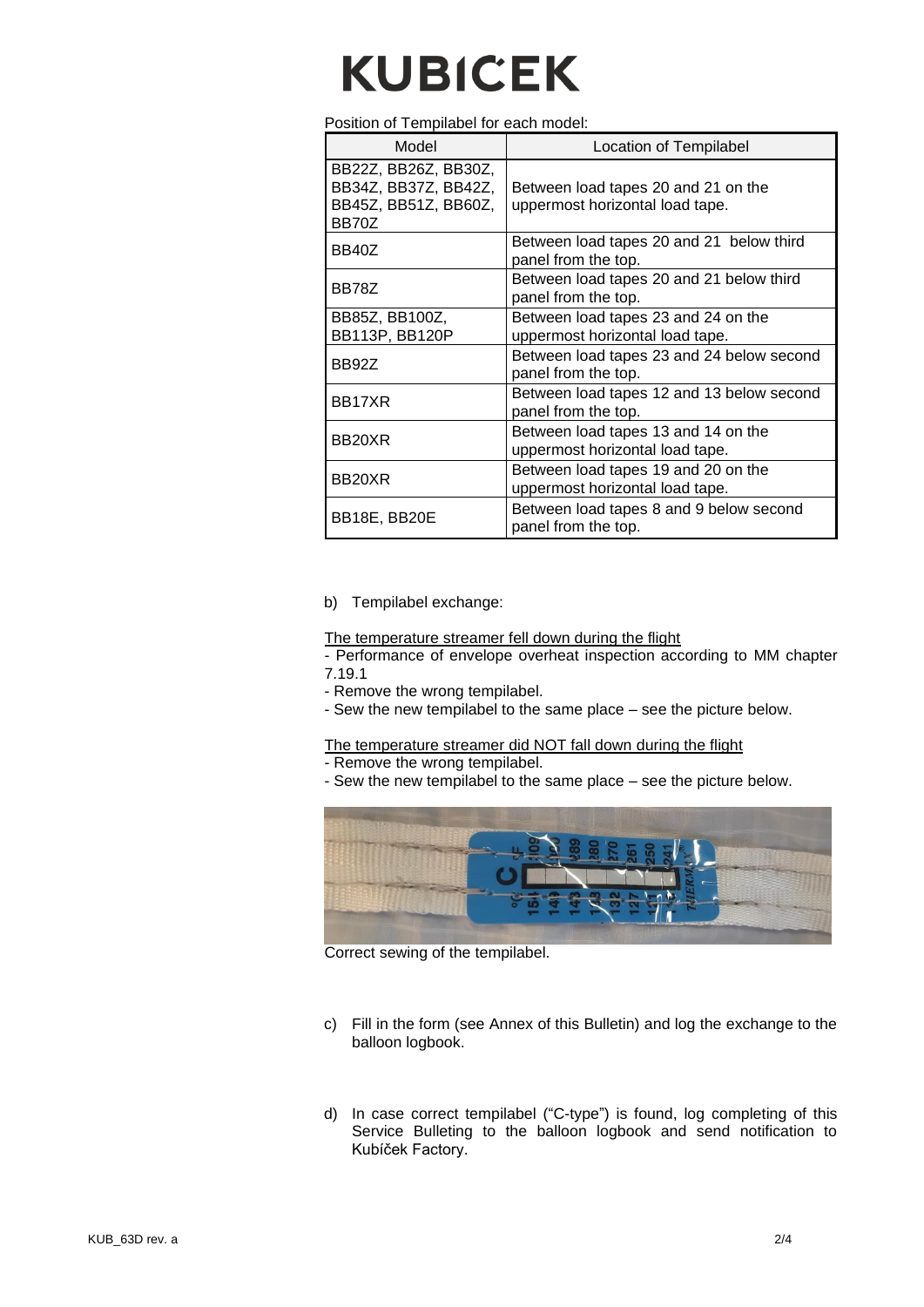**9. BULLETIN TAKES EFFECT:**

**17 th June 2022**

10. **ENCLOSURES:** 1. Factory Response Form

Technical content of this document is approved under the authority of DOA No. EASA.21J.277.

On behalf of Kubíček Factory s.r.o.



Petr Kubíček, technical director

Date: **17 th June 2022**